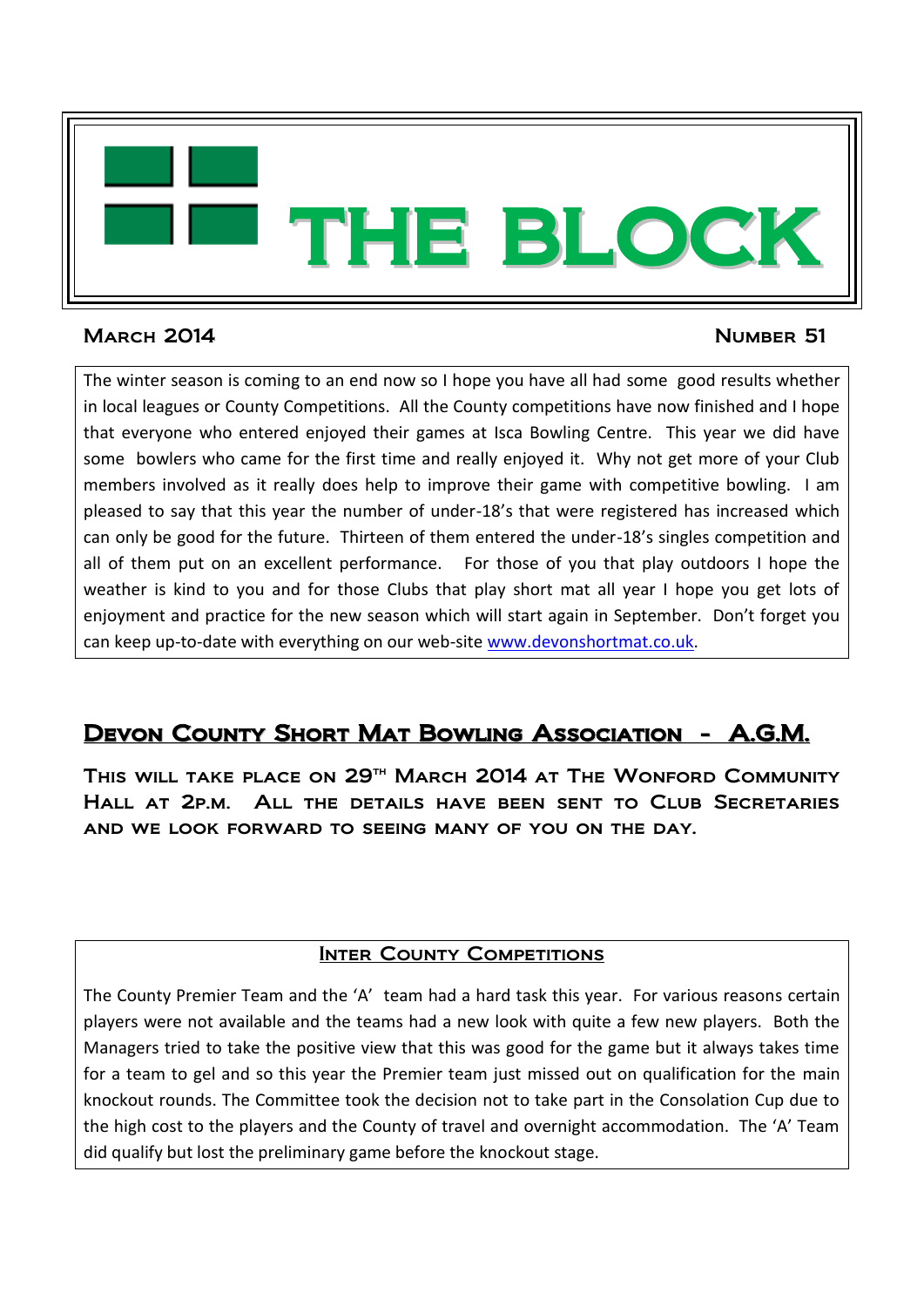## **OPEN COMPETITIONS**

#### SILVERTON CHARITY TRIPLES COMPETITION

Sixteen teams played in four groups of four, with group winners and runners-up going through to the quarter finals. After the group stages, Winkleigh 1 and Anstey just missed out on a quarter final place, only being eliminated on shot difference.

The first quarter final between Colyton and Wonford 1 produced a close match with Wonford winning on the last end. In the second quarter final Sidford beat Winkleigh 2 by 12 shots to 4. The third quarter final needed an extra end to separate Christow 2 and Beer Mariners, with Beer going through. The fourth quarter final was again a close match with Sidbury beating Christow 1, 11-7.

In the semi-finals Sidbury beat Wonford 10-5 while Beer beat Sidford 13-6.

The final proved to be a good match, both teams played well and the match could have gone either way, however the Sidbury team of Tony Evans, Caroline and Eric Pavey edged out the Beer team of Geoff Stone, Colin Tims and David Kay 9-6. Silverton S.M.B.C. will be making a donation to FORCE from profits of the event. The contraction of the event. The contraction of the event.

### Merton Short Mat Bowling Club 2013 Winter Tournament

This tournament was held at the Clinton Hall on Saturday 23<sup>rd</sup> November 2013.

The winners were Woodbury who were leading throughout, eventually winning all four of their games and gaining a points total of 28, narrowly beating Okehampton in  $2^{nd}$  place; they also won all their games and gained 14 points. Thank you to all, both members and visitors, who helped to make this an enjoyable day.

Notes for your diary – our next tournament, the Summer Triples will be held on Saturday 28<sup>th</sup> June 2014 and the next Winter Tournament has been provisionally arranged for Saturday 29<sup>th</sup> November 2014 (to be confirmed). Julie Stacey, Merton SMBC

## It would be nice to include more reports of Open Competitions so please let me have a short account of any competitions you hold. Contact details on page 5.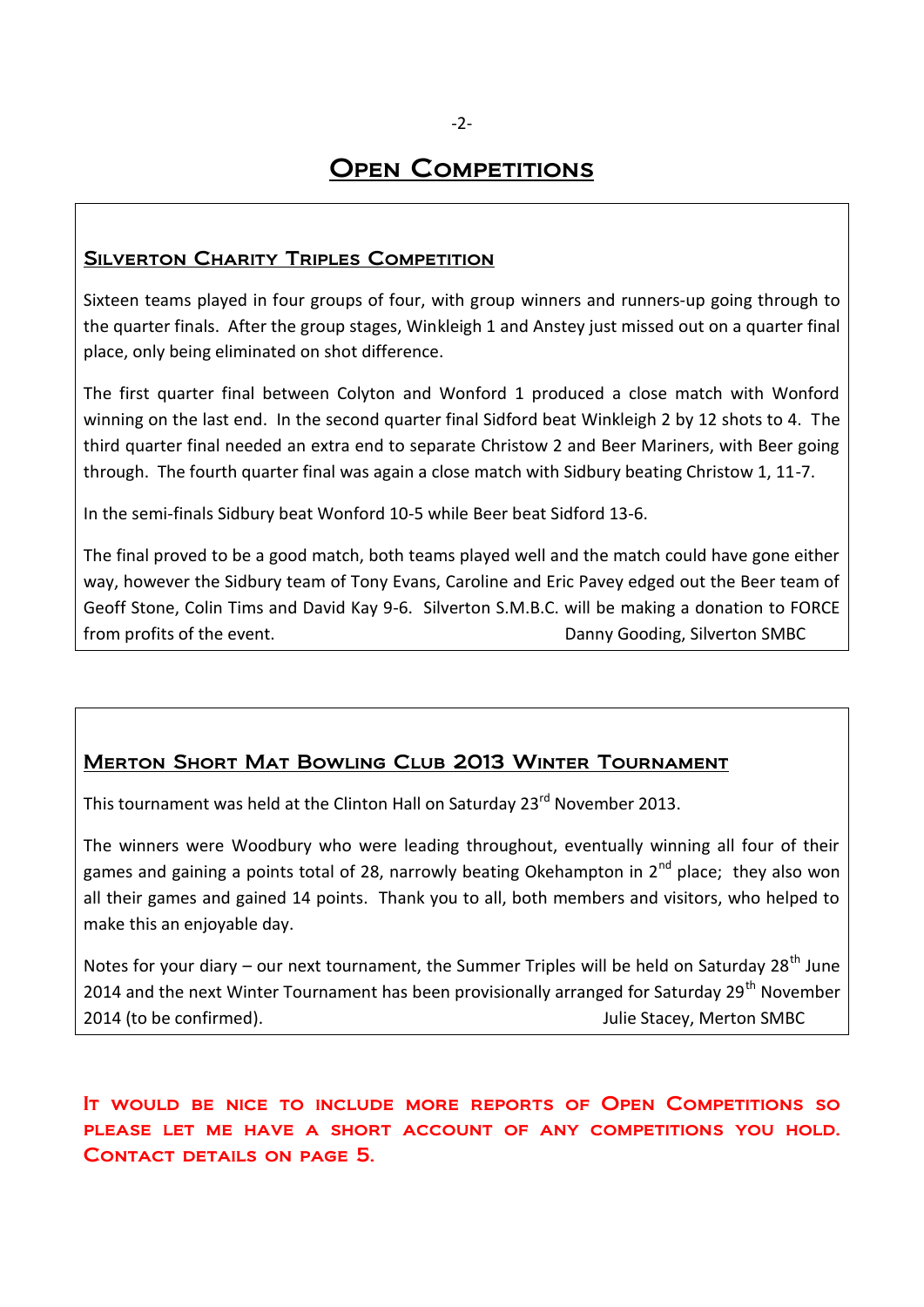#### Devon under-18's v Somerset under-18's

Uffculme Bowling Clubs and Christina and Alan George played host for Devon under-18's against Somerset on Sunday  $2^{nd}$  March. The afternoon got underway in front of approximately 50 guests including parents, grandparents and families of all the under 18's from both Counties. David Summers and Eric Pavey (Area Representatives for East and West Devon) put together teams of 4 from the 12 from all over the County. The teams played on 2 mats, giving them the opportunity to show they were prepared for any challenge that Somerset put in front of them. Whilst waiting for a couple of the team from Somerset, they played a Triple and a Four, from which both Devon teams won over 7 ends. After a short break for refreshments play continued with both games being fours, resulting in 2 more wins for Devon. Whilst the tea continued to flow for the adults, teams were readjusted and the final 2 games were tighter affairs with a win to each County. The overall result for the afternoon bowls was 5 games to Devon and 1 to Somerset, 49 shots to 28. So a very successful afternoon and we all felt that it was a win for both Counties in as much as it was good for the under 18's to play competitive bowls. Hopefully this will continue on into the future and maybe for organiser's to look at similar events with other bordering Counties. These under 18 bowlers are the future of the game, so we want to encourage and support them as much as possible. In talking to all those who took part today, they said they had really enjoyed the afternoon, and they gave thanks to those who had put the time into the organisation.

#### Eric Pavey, Area Representative for East Devon.

OPEN DAY On 15<sup>th</sup> March 2014 an Open Day was held at Isca Bowling Centre in Exeter for members to join players from the County Team to learn more about the tactics of the game. The response we had was tremendous and I hope those of you that came felt the day was worthwhile. If any Club would like further help please contact any member of the Committee who will be happy to arrange help in any way they can. James Smith, the County Team Manager and the Area Representatives are always willing to visit a Club.

The Isca Centre is where all the Internal County Competitions are played and maybe some of you will now feel you can enter these competitions next year. They take the form of Singles, Pairs, Triples, Fours and under-18 singles. There are also two other competitions, a pairs for bowlers who have not played for the County in the previous year and a Mixed Fours. For those that wish, entry can also be gained to the National competitions. The entry forms are sent to all Clubs during the summer and the closing date is usually around the end of July. If you need further details please ask your Club Secretary who will have the forms, or contact anyone on the County Committee. There is a list of Committee members on the Devon web-site [\(www.devonshortmat.co.uk\)](http://www.devonshortmat.co.uk/) and the entry forms will also be on the site.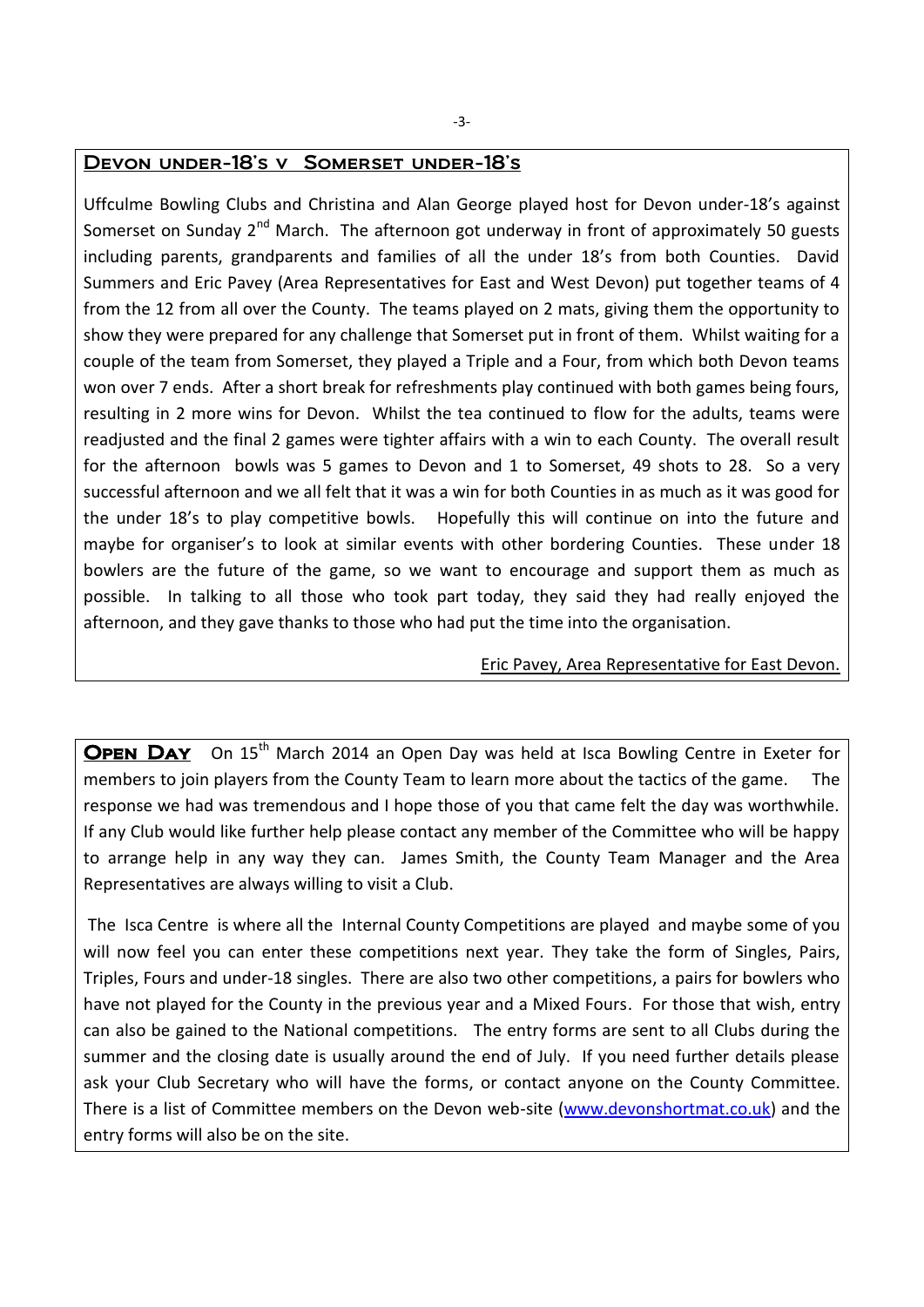#### AREA CHALLENGE 16<sup>TH</sup> MARCH 2014

On Sunday ISCA Bowling Centre hosted the annual Area Challenge. The event sees each of the Area Representatives pick 1 Singles, 1 Pairs, 1 Triples and 1 Fours from their area these players are all non county players. These teams then play all the other areas as well as the Devon County 'A' team. Each win is rewarded with two points and the team with the most shots after all the disciplines had played in each match is rewarded with an additional 2 points.

In the first session of the day the East faced the County 'A' team and came away with three points. These were gained from a 10-10 draw in the Singles and a 14-11 win the Pairs. The North faced the West and the North won the Pairs 20-9, the Triples 14-9 and the Fours 14-6. With a superior shot difference the North also gained 2 additional points, giving them 8 points from the match.

In the second session the North faced the County 'A' team with the Pairs winning 21-8 and the Fours winning 13-3. With the shot difference equal after the four games the 2 bonus points were shared. The East dominated the match against the West winning a total of 8 points. The Pairs won 11-10, the Triples won 12-4 and the Fours won 22-5. The one bright spot for the West was the 18-8 win in the Singles. With a much superior shot difference the East picked up the bonus points.

In the final session of the day the West area played the County 'A' team. The West Singles player continued his fine form throughout the day and made it three wins out of three after winning 15-8. However that was the only win of the session for the West. The East faced the North in the match that would decide the outcome of the day. The first two games were shared with the North winning the Singles 15-13 and the East winning the Pairs 19-8. However the East dominated the last two games with an 11-7 win in the Triples and a 9-6 win in the Fours. At the end of the day the East had won. After all the points had been added up the County 'A' team had 20 points. It was another thrilling Area Challenge with the destination of the shield only being decided in the last game. West Devon had 6 points, North Devon had 15 points but the winners were East Devon who had 19 points.

We also had Devon players taking part in competitions held outside the County during March. Eight of our players calling themselves the 'Devon Destroyers' beat an Essex team to win the Double Rinks Competition organised by the Short Mat Players Tour. Some of them also joined players from the South of England to play against a team from the North in the St. George's Cup and once again were on the winning side as the South retained the Cup.